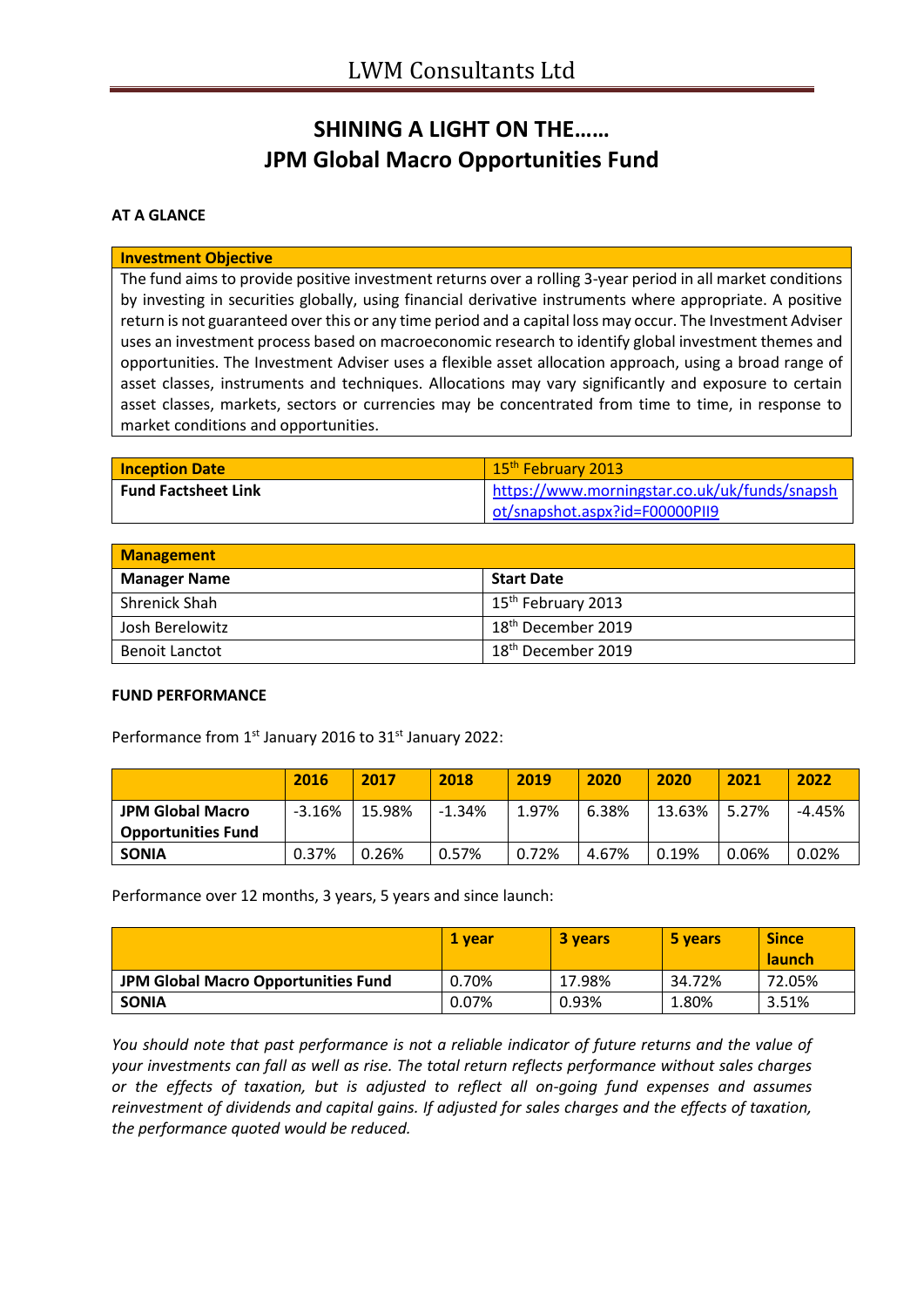# LWM Consultants Ltd

| <b>Tracking</b><br><b>Error</b> | <b>Upside</b><br><b>Capture</b><br><b>Ratio</b> | <b>Downside</b><br><b>Capture Ratio</b> | <b>Batting</b><br><b>Average</b> | <b>Beta</b> | <b>Alpha</b> | <b>Equity Style</b> |
|---------------------------------|-------------------------------------------------|-----------------------------------------|----------------------------------|-------------|--------------|---------------------|
| 5.40                            | 69.50                                           | 3.41                                    | 61.11                            | 0.42        | 3.43         | Growth/Large        |

| <b>Volatility Measurements</b> |       |  |
|--------------------------------|-------|--|
| 3-Yr Std Dev (volatility)      | 5.14% |  |
| 3-Yr Mean Return (average)     | 5.67% |  |

| <b>Investment Style Details</b> |        |
|---------------------------------|--------|
| Giant                           | 27.05% |
| Large                           | 12.25% |
| Medium                          | 7.11%  |
| Small                           | 0.00%  |
| Micro                           | 0.00%  |

| Top 5 Holdings                     |       |
|------------------------------------|-------|
| JPM EUR lqdty LVNAV X (flex dist.) | 8.98% |
| Japan (Government Of) 0%           | 4.97% |
| Japan (Government Of) 0%           | 4.79% |
| Japan (Government Of) 0%           | 4.03% |
| Japan (Government Of) 0%           | 4.00% |

| <b>Top 5 Sectors</b>          |        |
|-------------------------------|--------|
| <b>Financial Services</b>     | 25.78% |
| Technology                    | 23.22% |
| <b>Consumer Cyclical</b>      | 19.02% |
| Healthcare                    | 8.17%  |
| <b>Communication Services</b> | 8.15%  |

| <b>Top 5 Regions</b> |        |
|----------------------|--------|
| <b>United States</b> | 72.15% |
| Asia – Emerging      | 8.62%  |
| Eurozone             | 8.22%  |
| Asia - Developed     | 4.29%  |
| Europe – ex Euro     | 2.43%  |

### **UPDATE….**

This was a brief update by the team. The aim is to deliver a positive return over cash in varying market conditions over the medium term. It doesn't mean there will not be periods of negative returns but over the medium term the aim is to deliver a positive outcome by investing across different asset classes.

The fund has performed well over the last couple of years but has suffered at the start of this year, with a spoke in volatility and a sell-off within markets. This was led by a more "hawkish" stance by the Fed and investors moving towards more defensive assets. Holding long equities hurt the strategy but they were protected in part by holding long US large cap put options.